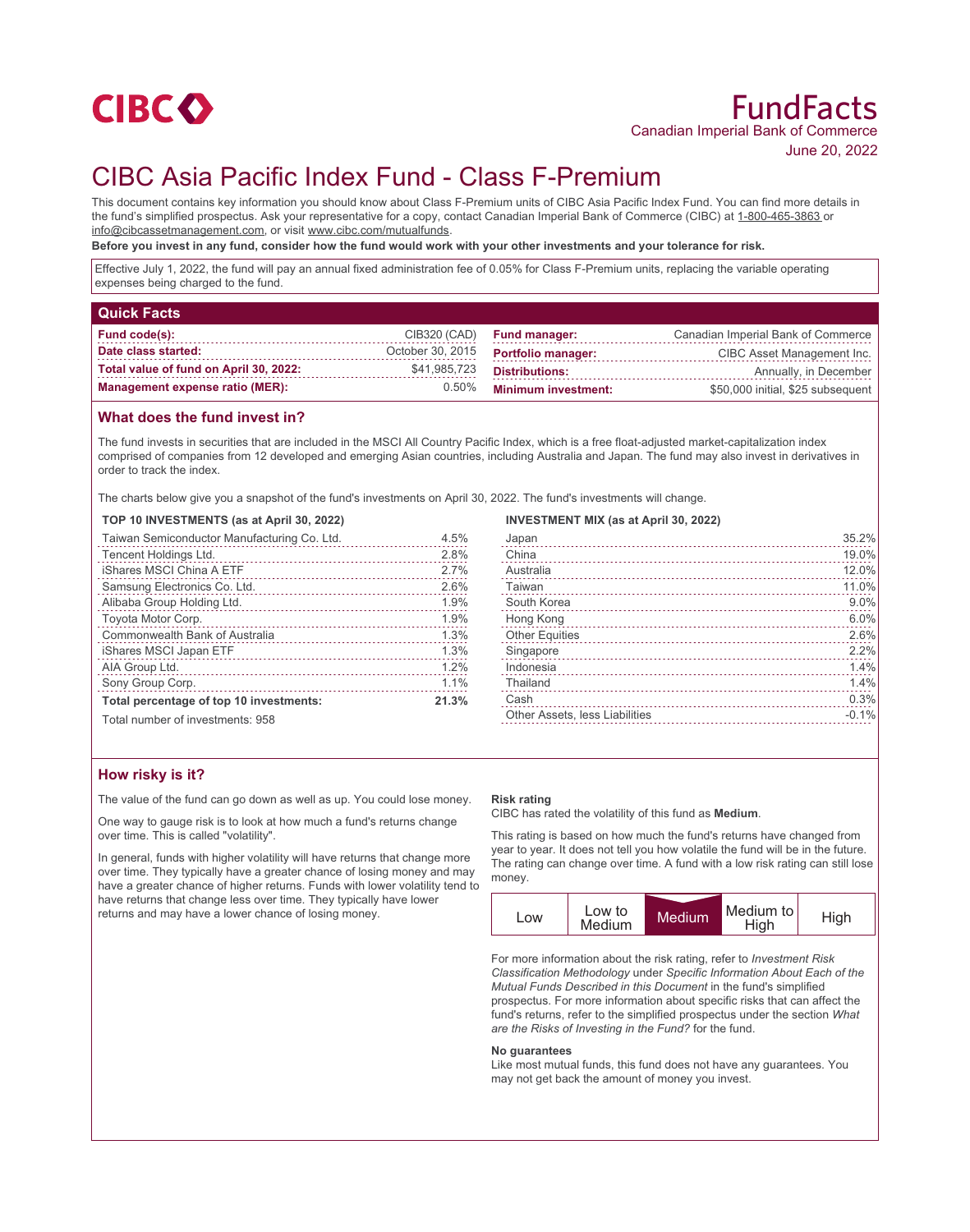# **How has the fund performed?**

This section tells you how Class F-Premium units of the fund have performed over the past 6 years. Returns are after expenses have been deducted. These expenses reduce the fund's returns.

#### **YEAR-BY-YEAR RETURNS**

This chart shows how Class F-Premium units of the fund performed in each of the past 6 calendar years. Class F-Premium units dropped in value in 2 of the 6 years. The range of returns and change from year to year can help you assess how risky the fund has been in the past. It does not tell you how the fund will perform in the future.



#### **BEST AND WORST 3-MONTH RETURNS**

This table shows the best and worst returns for Class F-Premium units of the fund in a 3-month period over the past 6 calendar years. The best and worst 3-month returns could be higher or lower in the future. Consider how much of a loss you could afford to take in a short period of time.

|                    |       | Return 3 months ending  | If you invested \$1,000 at the beginning of the period |
|--------------------|-------|-------------------------|--------------------------------------------------------|
| <b>Best return</b> | 13.3% | January 31, 2021        | Your investment would rise to \$1,133                  |
| Worst return       |       | -12.7%   March 31, 2020 | Your investment would drop to \$873                    |

#### **AVERAGE RETURN**

The annual compounded return of Class F-Premium units of the fund since October 30, 2015 was 3.8%. If you had invested \$1,000 in the fund on October 30, 2015, your investment would be worth \$1,273 as at April 30, 2022.

| Who is this fund for?                                                                                                                                                                | A word about tax                                                                                                                                                                                                                                                                                     |  |
|--------------------------------------------------------------------------------------------------------------------------------------------------------------------------------------|------------------------------------------------------------------------------------------------------------------------------------------------------------------------------------------------------------------------------------------------------------------------------------------------------|--|
| Investors who:<br>• are seeking exposure to Asia and nearby regions and returns similar to<br>those of the MSCI All Country Pacific Index; and<br>• are investing for the long term. | In general, you will have to pay income tax on any money you make on a<br>fund. How much you pay depends on the tax laws where you live and<br>whether or not you hold the fund in a registered plan such as a<br>Registered Retirement Savings Plan (RRSP) or a Tax-Free Savings<br>Account (TFSA). |  |
|                                                                                                                                                                                      | Keep in mind that if you hold your fund in a non-registered plan, fund<br>distributions are included in your taxable income, whether you receive<br>them in cash or have them reinvested.                                                                                                            |  |

### **How much does it cost?**

The following tables show the fees and expenses you could pay to buy, own, and sell Class F-Premium units of the fund. The fees and expenses including any commissions - can vary among classes of a fund and among funds. Higher commissions can influence representatives to recommend one investment over another. Ask about other funds and investments that may be suitable for you at a lower cost.

We automatically convert eligible investors from Class F units into the Class F-Premium units of the Fund which will provide these investors with a management fee decrease on their eligible account holdings. If you no longer meet the minimum investment amount for Class F-Premium units, we may convert your investment into Class F units of the Fund, which has a higher management fee. Please see *Purchases, Switches and Redemptions* in the Fund's simplified prospectus and speak to your investment advisor for additional details.

#### **1. SALES CHARGES**

There are no sales charges payable when you buy, switch, or sell Class F-Premium units of the fund.